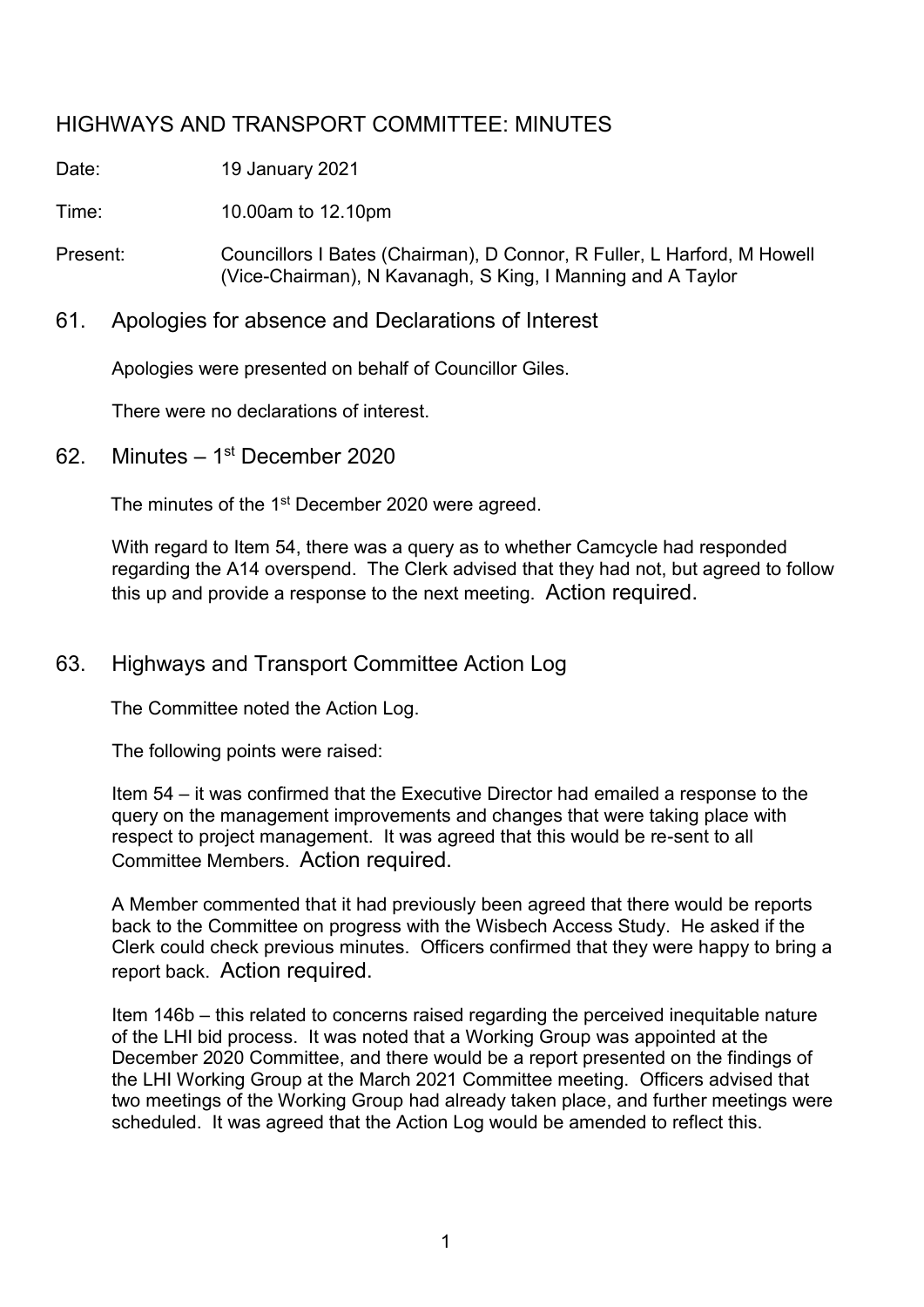Item 30 - Update cycling map of Wisbech. Members noted that the Action Log suggested that alternative means of funding had been identified. Officers confirmed that they were looking at ways in which to bring this forward. Action required.

Item 30 – Active travel projects – the report had suggested that proposals could be received until the end of January. A Member queried the process for including and appraising proposals, how schemes were selected, and the timings of the consultations, decisions and implementation. He also asked what happened in situations where there was more than one scheme for an area, i.e. whether there was any assessment based on impact? The Chairman commented that these queries could best be addressed through a briefing note to all Members, covering issues relating to criteria, timing and finances. Action required: RL/GH. It was confirmed that proposals could be received until the end of January.

## 64. Petitions and Public Questions

There were none.

#### 65. Joint Professional Services Framework

Members considered a report on developments relating to procurement of the Joint Professional Services Framework since November 2020.

The Chairman advised that the Constitution stated that a decision made at a Committee meeting in the previous six months could not be changed unless a motion was signed by at least half the Members of the relevant Committee. As one of the recommendations was to rescind the decision made at the November Committee, a motion signed by Councillors Bates, Connor, Fuller, Harford, Howell and King had been provided to the clerk, requesting that this decision be reconsidered.

The Chairman reminded Members that Appendices A and B contained commercially sensitive information, and he asked Members to refrain from discussing the detail of those appendices whilst the meeting was in public session.

Presenting the report, officers reminded Members that at the November Committee, the two top scoring tenders had been awarded the contract, subject to the statutory ten day standstill period. During the standstill period, challenges, enquiries and requests for disclosure regarding the price submitted by one tenderer from tenders ranked three and four revealed that all of the tenderers may not have all interpreted the price element with regard to the staff category in the same manner. This indicated that the procurement documents relating to Price may not have been sufficiently clear, precise and unequivocal, and as a result all tenderers may not have formulated their tenders on Price on a uniform basis. The standstill period was therefore extended to  $29<sup>th</sup>$  January 2021, to consider that possibility further, and instruct external legal procurement lawyers to undertake a review, working closely with the project team.

Given the significant uncertainties around the Price submissions, it was proposed to rescind the decision made at Committee in November, and invite tenderers one to six to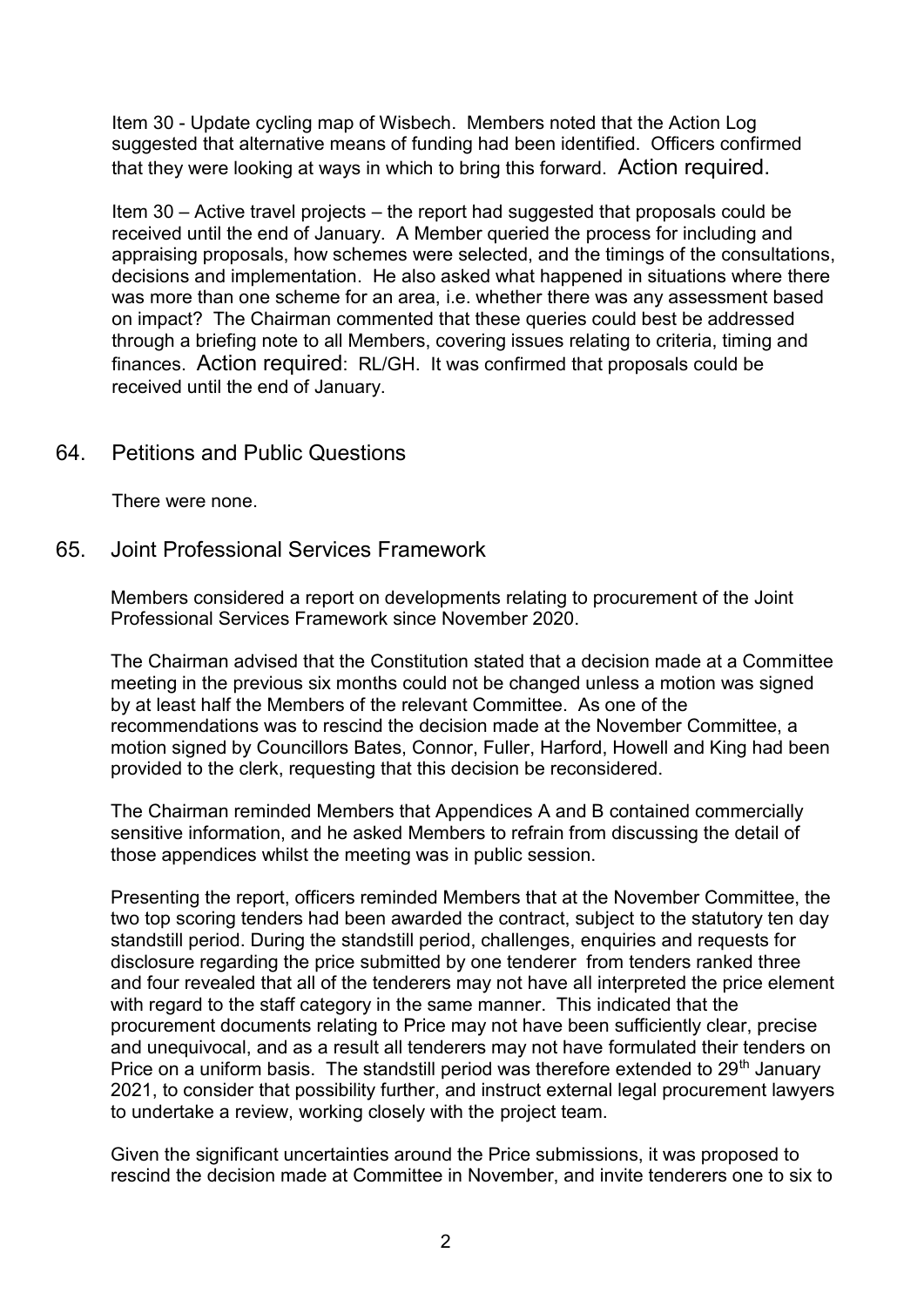resubmit their tenders, on Price only, since the tenders on Quality and Price were structurally separate and the Quality element was not in doubt. Scores would then be evaluated and re-ranked. Due to the delays in the process to date, and the elections scheduled for May 2021, it was proposed to delegate authority to award the contracts to the Executive Director of Place and Economy.

Arising from the report:

One Member expressed sympathy with officers, commenting that this was clearly a stressful and complex process. With regard to the process, he asked if they were confident that there was no scope for further legal challenge. He also queried the zero carbon ambitions of the organisations tendering, and whether the idea of abandoning the procurement process had been considered. Officers confirmed that net zero carbon was already in the quality submission and that element would be retained. It was confirmed that abandonment of the whole procurement had been considered as one of many options, and the detail was covered in the confidential appendices. The proposal put forward by officers was considered to be the optimal solution.

A Member queried whether having a rerun on Price but not Quality was opening the whole process up to a further challenge, and whether consideration had been given to running both parts of the process again. It was confirmed that the re-tender was on Price only, and it had been concluded that this was the best approach. It was reiterated that the Quality submission was fully independent to the Price submission.

A Member commented that it was clear something has gone awry, and that legal advisors felt that the Council had left itself open to challenge. He asked what had been learned that could be applied to future projects. Officers reassured the Committee that this would be picked up, and a series of actions were being taken on how project assurance and potential issues could be escalated. There was a wider application of the lessons learned, and Members were assured that these would be considered in future projects. Members were encouraged to contact the Executive Director if they had any questions.

Councillor Manning commented that this was a confidence issue from the public perspective, especially as the public could not access the commercially sensitive appendices. For this reason he was proposing the following amendment, which would provide additional support for officers and oversight of the process:

Add to recommendation in (e) to *"…after allowing the Committee Chairman, Vice-Chairman and Opposition Lead Members 24 hours to comment"* 

Councillor Manning also proposed an additional recommendation: "*f) In light of the issues experienced, investigate with LGSS getting specialist in house legal support for contract negotiations."*

The proposed amendments were seconded by Councillor Taylor.

Debating the proposed amendments, a Member commented that the first amendment was effectively covered in paragraph 2.7 of the report, which detailed why the decision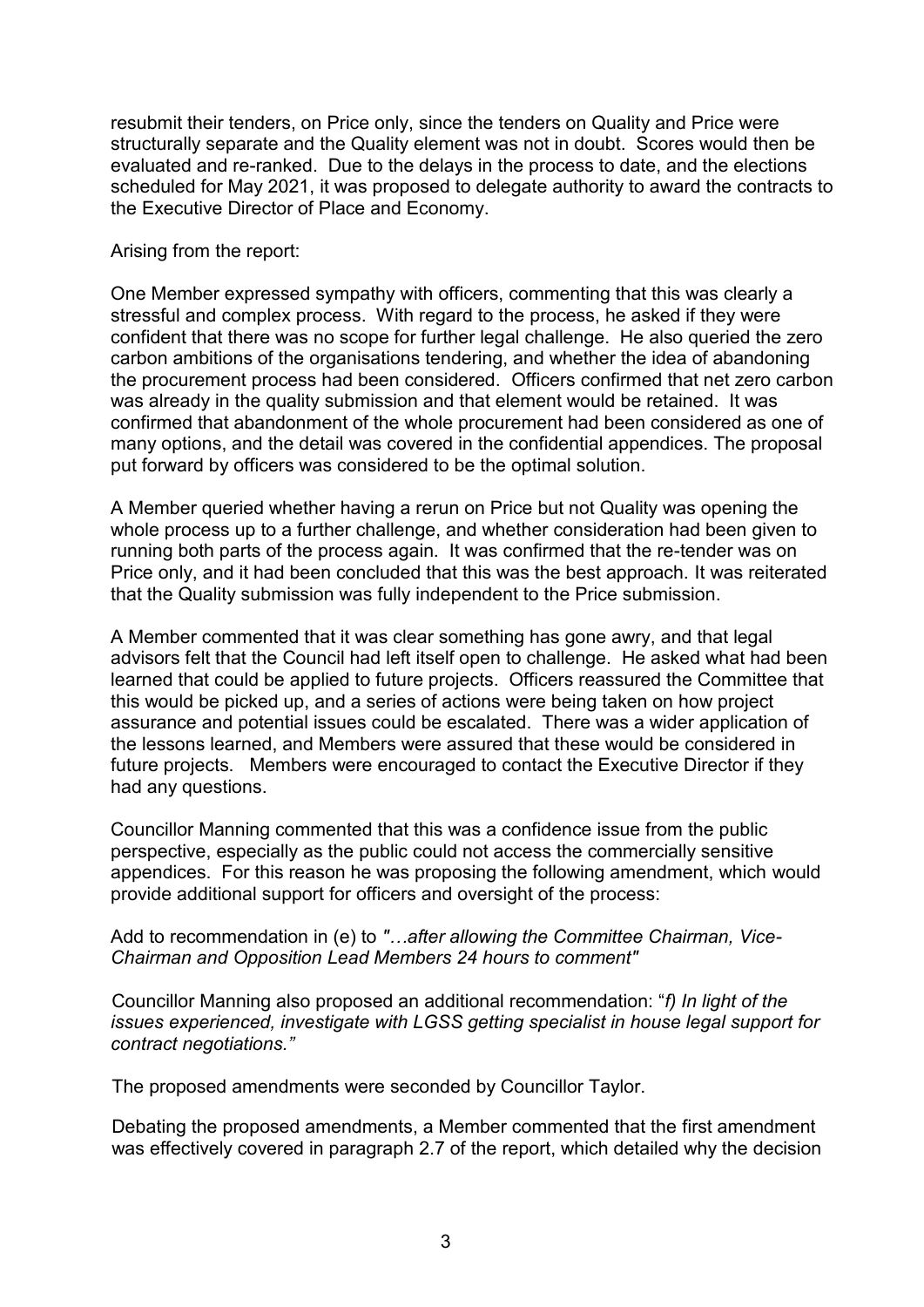was being delegated to the Executive Director, and he felt that it was right that Members were not involved in that part of the contract.

Whilst understanding the rationale behind the proposed additional recommendation, a number of Members commented that this was premature, and it was suggested that Councillor Manning withdrew both amendments. Whilst acknowledging the comments made, Councillor Manning declined to withdraw the amendments, and asked for his proposed amendments to go to the vote, as he felt it was an issue of public confidence.

On being put to the vote, the amendments fell.

It was resolved, by a majority, to:

a) rescind the Decision of the committee dated 10 November 2020 which was:

> *b) Approve the award of the framework contracts as set out in the confidential Appendix A (The Committee is asked to provide Approval to Award to the two top scoring bidders one and two, and enter into a contract with each company at the end of the standstill period)*

- b) retain the completed Quality evaluation and scoring of tenderers one to six;
- c) review and reissue to tenderers one to six some of the procurement documents relating to Price in order to produce greater clarity and transparency in order to ensure that all tenderers interpret the Staff Categories Guidance and Requirements and all other reissued Guidance and Requirements as to Price in a uniform way when formulating their new Price tender submissions
- d) rewind the tender process for Price only so that tenderers one to six will be given the opportunity to re-submit their tenders of Price only
- e) following evaluation of the resubmitted tenders on Price only delegate authority to the Executive Director of Place and Economy to Award Contracts to the two highest scoring tenderers identified after combining the existing scores on Quality with the new scores received on Price

#### 66. Cambridgeshire County Council Commuted Sum Proposals

The Committee received a report proposing a commuted sums policy to enable maintenance costs for new highway infrastructure to be covered through financial support from projects undertaken by developers.

Officers explained that commuted sums were typically collected through agreements with developers arising from Section 106 obligations or planning consents. These works were usually undertaken by developers under Sections 38 and/or 278 of the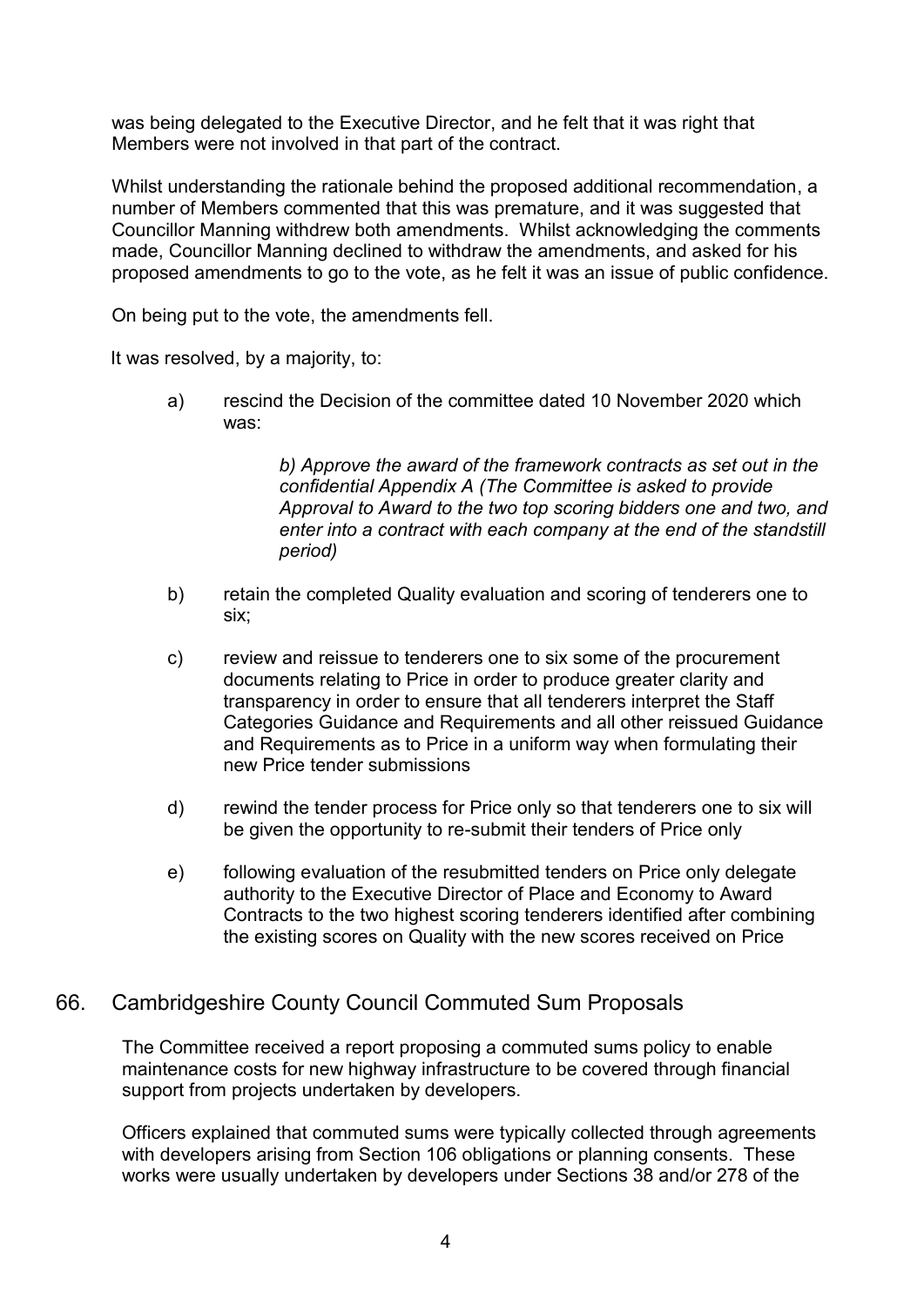Highways Act 1980. This funding went towards highways maintenance. Currently, the County Council does not collect contributions for the ongoing maintenance costs of new infrastructure, unless 'non-standard' items were included, for example construction which utilised specialist materials or exceptional items. This approach was inconsistent with the approach of adjacent authorities and national practices. With increasing pressures on maintenance budgets going forward, it was proposed to formalise the approach in a Commuted Sums policy, in light of the pressures on the maintenance budgets. Commuted sums would be drawn down on "standard" items e.g. carriageway widening, over a period of 40-60 years, depending on maintenance requirements.

Prior to introducing a policy, it was proposed to undertake consultation with stakeholders, including the Greater Cambridge Partnership, the Combined Authority and private developers. Delegated authority was sought to the Executive Director, Place and Economy, Committee Chairman and Vice Chairman.

Arising from the report:

- A Member asked how this would work, given the potentially infinite nature of maintenance, i.e. how was the maximum time period was calculated? Officers commented that this was one of the reasons for the consultation, to establish what would be acceptable;
- A Member commented that it would be useful to see specific reference to climate change/net zero carbon. Officers reassured Members that this was a key issue for the Council and would be included;
- One Member suggested that this would be an ideal case for a CUSPE policy challenge;
- A Member expressed concern about this proposal. Whilst he was less concerned about the impact on the Combined Authority and other agencies, he advised that in Fenland, local authorities struggled to secure any Section 106 payments from developers. He asked if research had been carried out on the impact, especially in the Fens, and also queried the impact on Parish Councils e.g. whether LHI schemes would be effected by this, or private finance schemes? Officers advised that the policy was aimed at larger schemes with longer term liability issues, and not smaller, Parish Council type schemes;
- Another Member had similar concerns relating to the viability of developments, and observed that this may not result in more money for local authorities, but probably more money for CCC Highways at the expense of Education, District Councils, or other local authority departments. Whilst it was unfair that Highways were not currently receiving these sums, there could be an undesirable impact elsewhere. Supporting these comments, one Member observed that whilst it was likely that the Combined Authority and GCP would respond to the consultation, she doubted whether there would be a good response from developers. Another Member observed that the key difference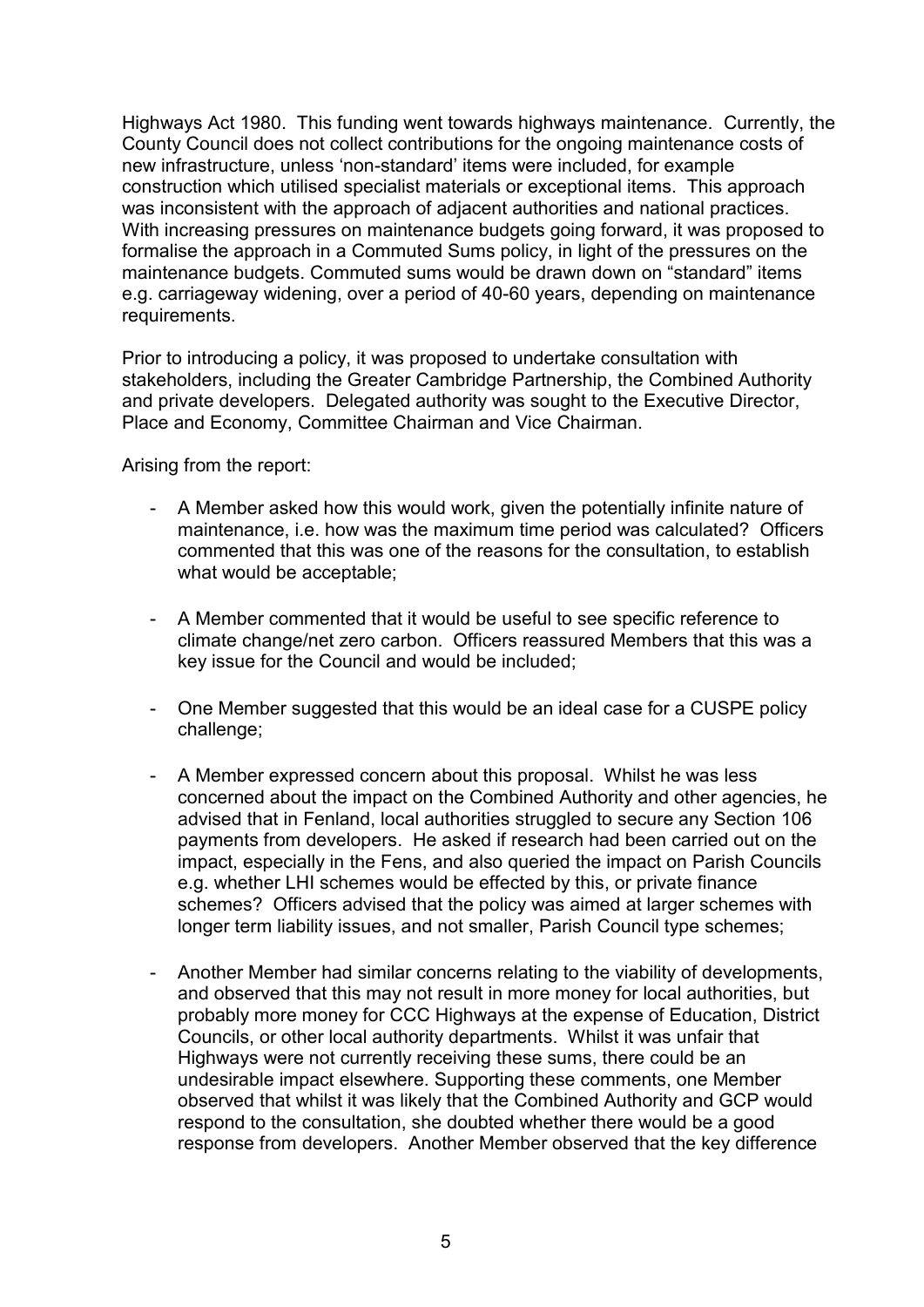between Education and Highways was that schools were a one-off acquisition, but the maintenance of Highways was an ongoing process;

- A Member welcomed the proposed policy, but acknowledged that there would be resource implications. He also asked whether it could be applied retrospectively. Officers confirmed that there would be a resource implication, and that would need to be managed carefully. It was confirmed that the policy could not be applied retrospectively.

It was agreed that there needed to be a wider member seminar on this issue when the seminar programme was reinstated. Issues such as whether contributions could vary in different parts of the county would be explored in the consultation. Whilst there was a suggestion for Members to see the final consultation at Committee prior to it being circulated, the Chairman proposed that given timescales, it would be more appropriate for the final consultation document to be circulated to Members, who could then comment accordingly. Action required.

It was resolved unanimously to:

- (a) approve the principle of the Council levying commuted sums on new highway schemes; and
- (b) delegate to the Executive Director Place and Economy, in consultation with the Chair and Vice Chair of the Committee the preparation of a consultation document for commuted sums and to report the findings and a proposed policy back to Committee following that consultation.

## 67. Local Cycling and Walking Infrastructure Plan

The Committee considered the draft Local Cycling and Walking Infrastructure Plan.

The national Cycling and Walking Investment Strategy (CWIS) was published in 2017, setting out the government's ambition for cycling or walking being the natural choice for all short journeys in England by 2040. As part of the CWIS, the Department for Transport (DfT) encouraged local authorities to develop Local Cycling and Walking Infrastructure Plans (LCWIPs).

The approach taken in Cambridgeshire was to make the LCWIP County wide and that the plan should generate a prioritised list of cycle routes for each district. The LCWIP sets out the methodology used to select routes with the highest potential to increase the number of people cycling for short trips and how these were then prioritised. It also identified some of the Tranche 1 and 2 Emergency Active Travel Fund measures and the success of the trial measures would have implications for the long term proposals. The plan was to undertake the consultation in the spring, and report the consultation results and then present an updated LCWIP to Committee.

The Chairman and other Members congratulated the report author on producing such an impressive and comprehensive document.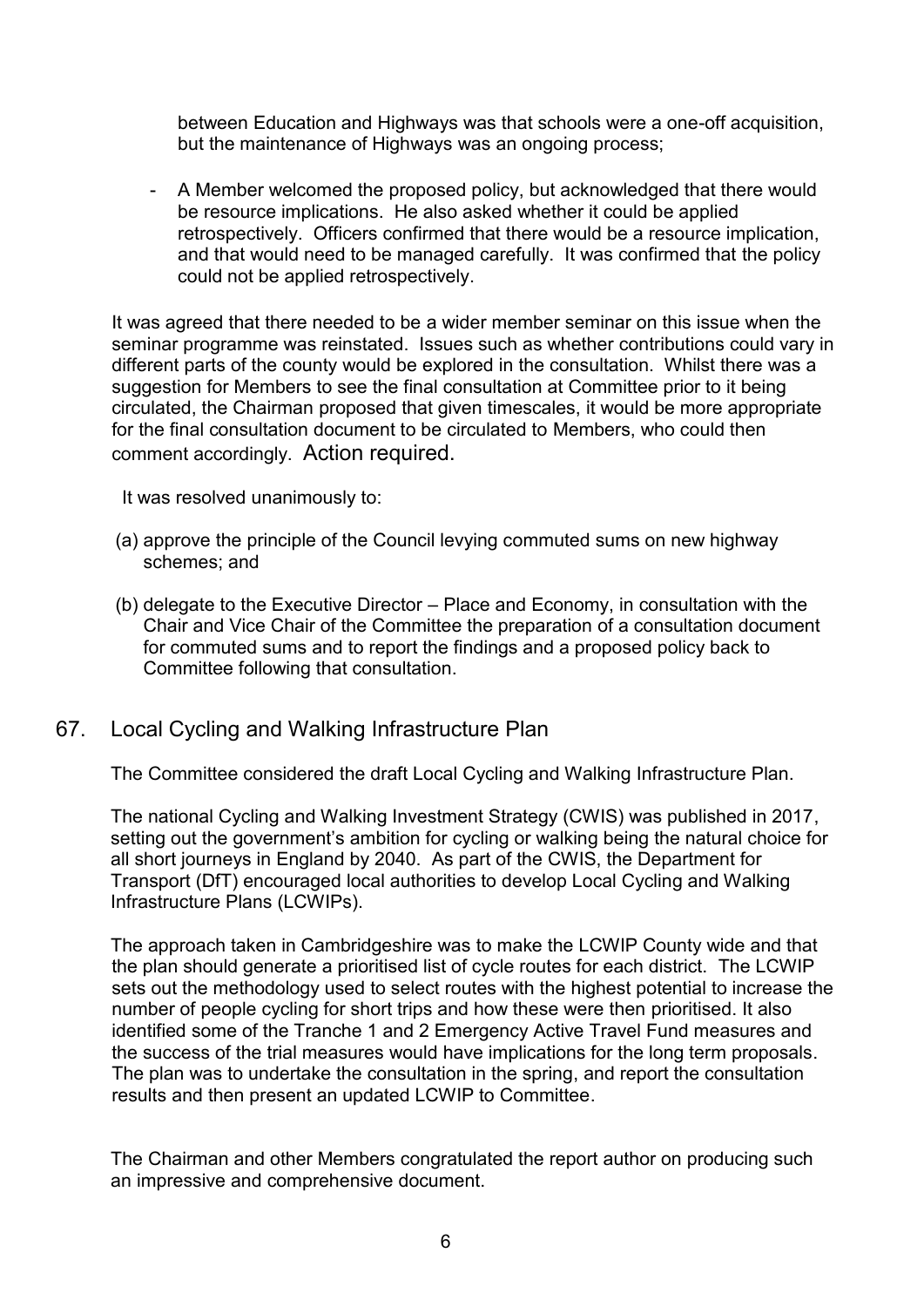Arising from the report:

- A Member queried the timescales if the funding became available, commenting that there needed to be time for Local Members and other local stakeholders to input. Officers advised that with regard to consultation and timing, this would depend on when funding became available. The list of schemes was not exhaustive, but focussed on those routes where that were well supported. Further schemes could be added, but these needed to be limited for practical purposes;
- A Member commented that there was a proliferation of wish lists for schemes e.g. LCWIP, TIF, LHI, road safety, and various Section 106 schemes, but he appreciated that the Council had to have this document to maximise funding opportunities. He asked how the list of schemes had been developed. Officers advised that government had asked local authorities to produce LCWIPs, and to some extent it was a wish list. However, the intention was for the LCWIP to be an ongoing document, and it was important to evidence the methodology behind the routes being proposed. This list excluded those schemes where funding had already been identified;
- A Member urged officers to replace the Cambridge picture on the front of Appendix 1 with images from elsewhere in the county. Another Member supported this comment, and suggested that a montage of images from across the county would be more appropriate;
- A Member commented that it was difficult to tell where the schemes were in two of the appendices, and suggested providing more detail;
- A Member said it was important to be realistic about what could be achieved with developers. In addition, either within or alongside the LCWIP, it would be useful to have a document that could guide the Development Control team, giving advice on the provision of safer cycling routes, especially where separate cycleways were not an option;
- A Member commented that it was refreshing to see the number of projects planned and inspired by people in the market towns. He commented that this was a very well timed report, because of the special measures due to Covid-19 and the emphasis on active travel, many more people were walking and cycling. Consultation may well result in proposals for additional cycling infrastructure projects.

The Committee formally recorded its thanks to the report author, Clare Rankin.

It was resolved unanimously to:

approve public consultation on the draft Local Cycling and Walking Infrastructure Plan.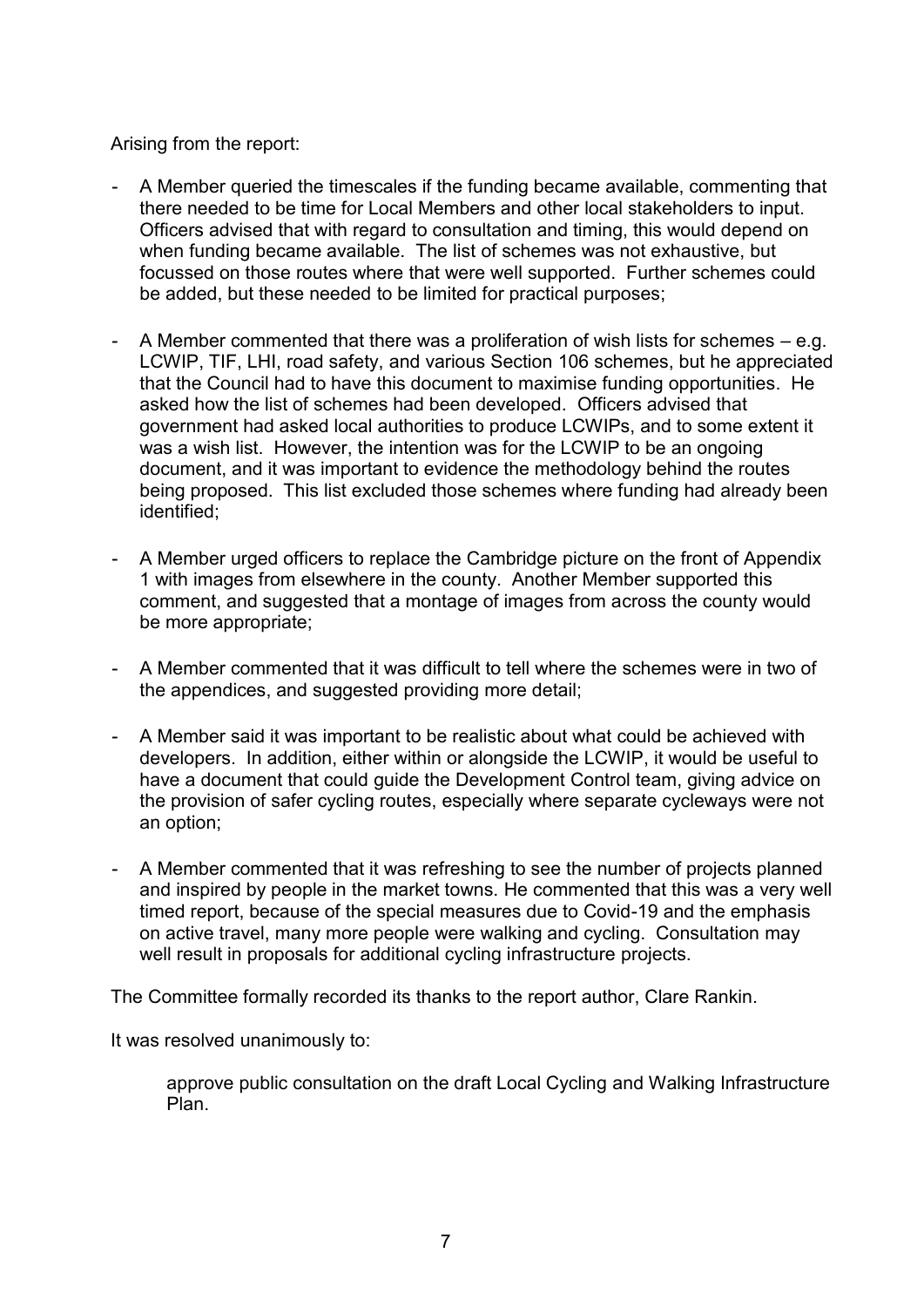## 68. Utility Company Interface and Provision of Timely and Accurate Information Relating to Highway Schemes

Members considered a report which resulted from a motion put forward by Councillor Bailey in 2018 regarding the performance of UK Power Networks (UKPN). Officers explained that the motion resulted from the frequent time delays resulting from utility works on highways, which was a national problem. The current process with regard to utility works on the highways was noted.

The recommendation was that a specific meeting with government Ministers was not required at this stage, but that the Council should continue to raise the issue both locally and nationally through established channels.

A Member expressed disappointment that officers had not carried out the actions agreed by Members in supporting Councillor Bailey's motion, and commented that the issues with regard to utility works on the county's roads had not improved. Responding, officers said that the proposal set out in the report was their honest appraisal of this issue, and they did not feel that any value would be gained by a Ministerial meeting.

One Member noted that paragraph 2.9 of the report referred to discussions with BT Openreach regarding the Robin Hood signals scheme, where the team had designed out the need for further diversionary works before work had commenced on site. The initial cost estimate for these diversions was £100K, but with careful joint work this had had resulted in nil costs. The Member observed that in reality, it was not nil cost to the Council, as officer resource had been utilised to achieve this.

Councillor Manning stated that it was important to have some specific actions going forward, and he therefore proposed the following amendments:

Add to the end of the first recommendation: *"Write to the relevant DfT minister asking for a timescale for the development of the mentioned 'National Underground Asset Register'".* 

Add a new recommendation: *"In future negotiations over utility works, officers should keep a log of time spent in these negotiations, in order to measure the cost to the Council."* 

These amendments were seconded by Councillor Taylor.

Discussing the amendments, it was suggested that the report be deferred, and Councillor Manning agreed to withdraw his amendments on that basis. It was agreed that Members should direct any comments on this issue to officers which could then be fed into the revised report.

It was resolved unanimously to defer the report.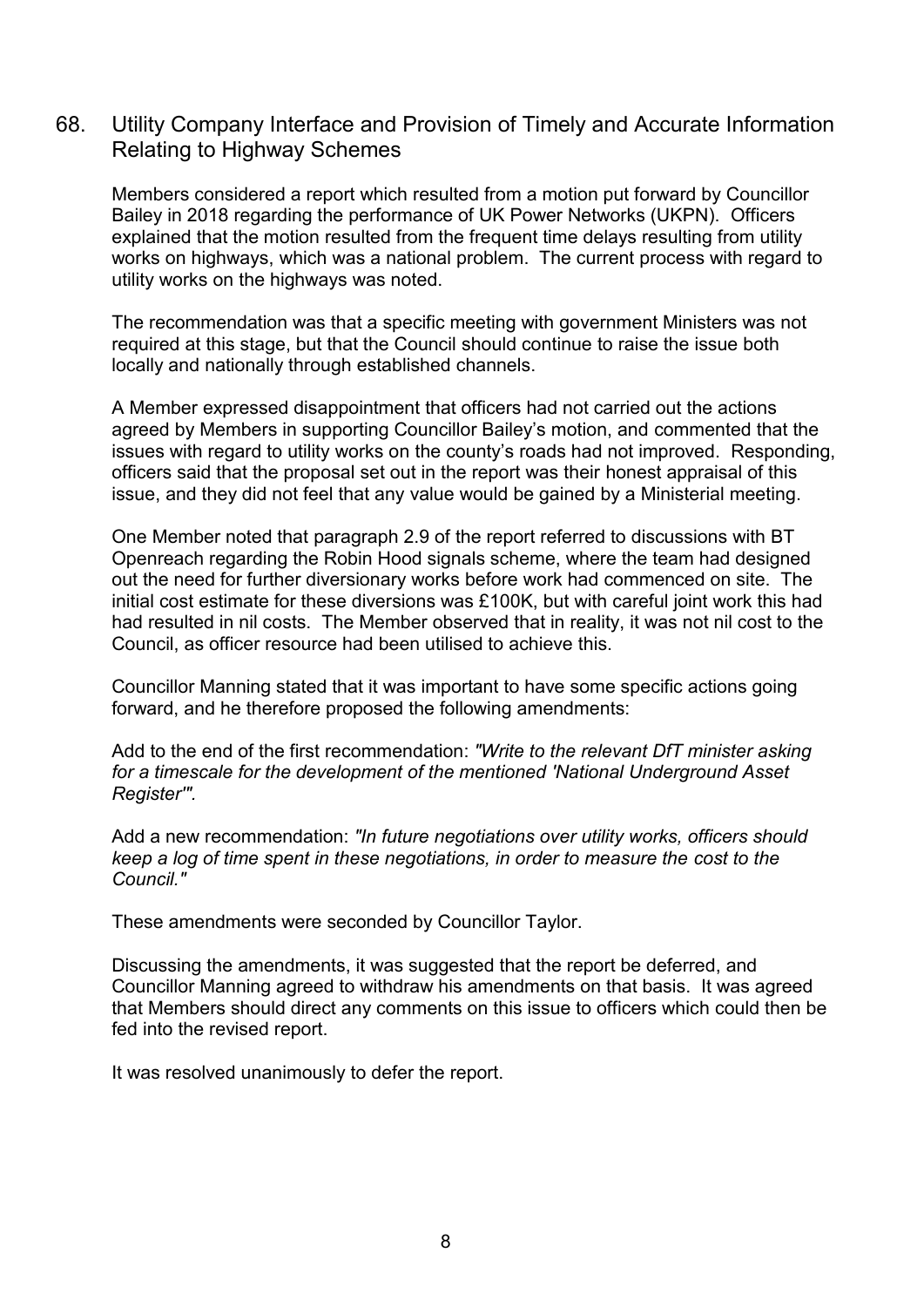### 69. Highways England Non-Motorised User Routes

Members considered a late report on the Highways England Non-Motorised User (NMU) Routes. NMU schemes were footpaths, cycle ways and bridleways.

The Chairman had previously exercised his discretion to accept this late report on the following grounds:

Reasons for lateness: the report is late due to some changes that were needed to the assessment of schemes that could be delivered within the available timeframes. This meant that the final list of five schemes to be proposed for delivery was not certain at the time of the main publication of reports.

Reasons for urgency: the scheme delivery needs to commence in late January if the funding is to be drawn down from Highways England. The next available Committee is March and if this paper went to March Committee, the schemes would not be delivered within the Highways England specified timescales and the funding would be lost. The opening section of the report was prepared centrally and was included in the business planning reports presented to each Service Committee. The second section focused on the Committee's specific business area, including the specific business planning proposals. There were two proposals, one relating to the replacement of the mobile vehicle activated signs (MVAS), and the other was an additional domain for the Winter Maintenance Services.

Grant funding of £1.9M had been secured from Highways England to deliver Non-Motorised User (NMU) schemes as part of the A14 improvement. This needed to be complemented by match funding and £1.65M of County Council Section 106 funding. The grant from Highways England was conditional on the match funding and the Highways England funding being spent by 31<sup>st</sup> March 2021.

A range of schemes identified jointly between the County Council and Highways England had been assessed for their impact and deliverability within the timeframe for spending the Highways England funding, and approval for a programme of these "shovel ready" schemes was now sought to allow delivery within the required timeframe. Highways England expected to fund a further round of schemes, so whilst it was not possible to deliver some of the schemes identified in the "long list" at this stage, it was hoped that those not included in the current package could be progressed at a later date. It was noted that there was potential to join up some schemes so the ones listed would not be considered in isolation.

Councillors Howell and Harford were pleased to note those schemes listed in their Divisions and neighbouring Divisions. Councillor Harford sought clarification on two schemes on the long list which were not being progressed in the current financial year - Girton footpath 4 and 5, and the Dry Drayton NMU link. Officers advised that the Council had allocated funding to commence these schemes, but with the Dry Drayton scheme, the obstacle had been land acquisition: the land ask was slight, but the financial compensation being sought was excessive, and officers were keen no to set a precedent. Officers confirmed that work on Girton footpaths 4 and 5 upgrades were continuing in background, but the physical delivery could not happen this financial year, and again the issue related to land acquisitions and lease agreements, where there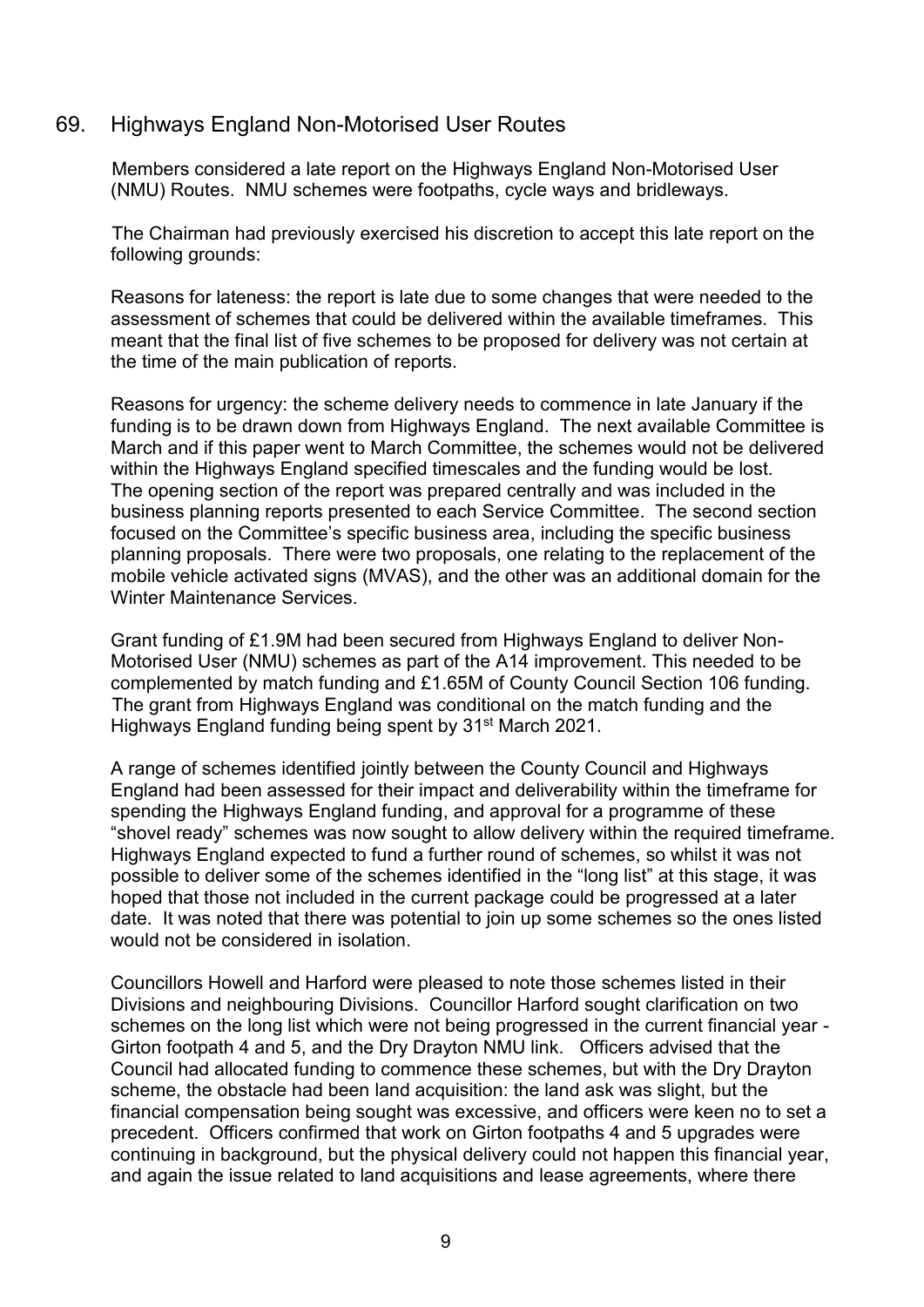were ongoing discussions. Councillor Harford praised officers for keeping her up to date as Local Member, and supported the officers' view that the Council should not acquiesce to excessive financial demands.

A Member asked for the background on how these specific schemes were originally selected. It was noted that most of the proposals had originally been put forward some years previously by Local Members with divisions adjacent to the A14. These discussions had been initiated by Highways England prior to the A14 improvement scheme commencing, and had been led by Mike Davies and the Cycle Projects Team. The "short list" of schemes proposed were those schemes that could be delivered before 31<sup>st</sup> March 2021

With regard to the Girton to Oakington scheme, a Member asked exactly what was planned for that route, which was generally very narrow, especially through the villages. He asked whether road space would be taken in those parts of the route, and whether land acquisition would be necessary between the built-up areas of the villages. He noted that as Northstowe grew, this was an increasingly popular route for cyclists and walkers. Officers advised that the Section 106 monies for this scheme would be carried over to second phase of design, and agreed to arrange for the relevant project officer to speak to the Member on exactly what the scheme involved and how it would evolve. Action required.

The Chairman commented that it was good to see these schemes coming forward, and he hoped that Highways England would consider a similar process for the A428 Black Cat to Caxton Gibbet upgrade, as there were many communities that would benefit from NMU schemes along that route.

It was resolved unanimously to:

- a) note the schemes that have been considered as part of this programme;
- b) approve the programme of schemes for delivery in the current financial year as set out in table 1 of the report.

## 70. Finance Monitoring Report – November 2020

The Committee considered a report on the financial position as at the end of November 2020.

It was noted that there was a forecast overspend of £2.8M, which was mainly due to loss of income from fees and charges due to the pandemic, predominantly on parking. This forecast excluded the government grant, but that grant would be reflected in the report considered at the next meeting.

One Member asked about the inclusion of vacancies, both within internal highways and Skanska. He asked if this could be reinstated in future reports, as it was a useful indicator of the capacity to deliver. Officers agreed to contact HR, as they were unsure if this related to a shortage of resources to enable data to be compiled, due to the